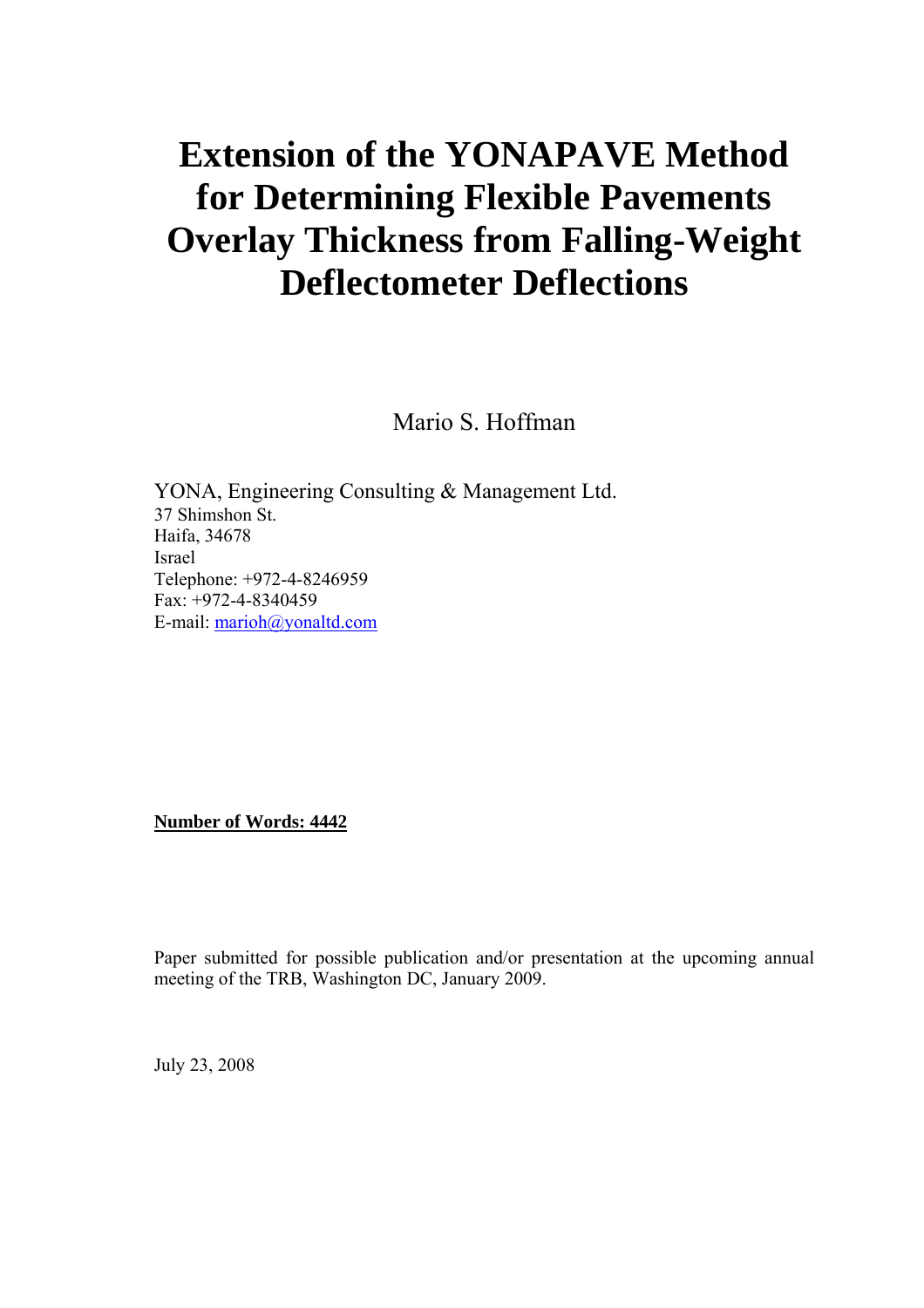# **Extension of the YONAPAVE Method for Determining Flexible Pavements Overlay Thickness from Falling-Weight Deflectometer Deflections**

# **ABSTRACT**

YONAPAVE, a direct and simple method for evaluating the structural needs of flexible pavements, was presented at the 2003 Annual Meeting of TRB (1). The method uses falling-weight deflectometer (FWD) deflection basins to determine the effective structural number and the equivalent subgrade modulus of the pavement-subgrade system independently of the layer thicknesses.

An extension of YONAPAVE is presented to determine the asphalt concrete (AC) overlay required to account also for the fatigue of the AC layer under future traffic loadings. The scheme is based on commonly accepted relationships between AC fatigue cracking and the radial tensile strain at the bottom of the AC layer. The real layered pavement is characterized by an equivalent two-layer system which is determined from the measured FWD deflection basins. Thus, no coring operations are needed since the whole scheme remains basically independent of layers thicknesses.

YONAPAVE algorithms can be solved using a spreadsheet or a handheld PC making it suitable to handle large amounts of data, even in field conditions. The extended method can be used at the network or at the project level for the evaluation of the flexible pavement overall structural capacity and for the calculation of the AC overlay needed to accommodate future traffic based on fatigue considerations. YONAPAVE has been used successfully in numerous pavement evaluation and rehabilitation projects providing reasonable and useful results.

### **INTRODUCTION**

The 1993 AASHTO Guide (2) consolidated the Structural Number (SN) concept for the design of flexible pavements developed based on the findings of the AASHO Road Test in Ottawa, IL nearly 50 years ago. The AASHTO method, however, did not incorporate fatigue in the AC layer as a failure mechanism related to cracking in flexible pavements. Other design methods developed in the 70's and 80's of the last century, like the Shell method (3), the Asphalt Institute method (4) and others, adopted a transfer function relating the radial tensile strains at the bottom of the AC layer to the development of fatigue cracking to determine the thickness of the AC layer required to sustain the traffic demand below the fatigue threshold. This became the basis of the mechanistic (or empirical-mechanistic) pavement design methods based on the multi-layer linear elastic models widely used by many agencies worldwide.

While it has become common practice to back-calculate the moduli of elasticity of 3 to 4 layer systems using FWD measured deflection basins using methods like MODULUS (5), ELMOD (6), and others, the incorporation of the fatigue concept into overlay design of inservice, deteriorated pavements, has not really prospered, though. The inclusion of the backcalculated AC modulus into an overlay design scheme using AC fatigue concepts has many drawbacks: a) the existing AC layer normally has varying types, amounts and severities of distresses (cracking, raveling, oxidation, and others) that affect the continuity and homogeneity of the layer, b) the back-calculated AC modulus is highly dependent on the AC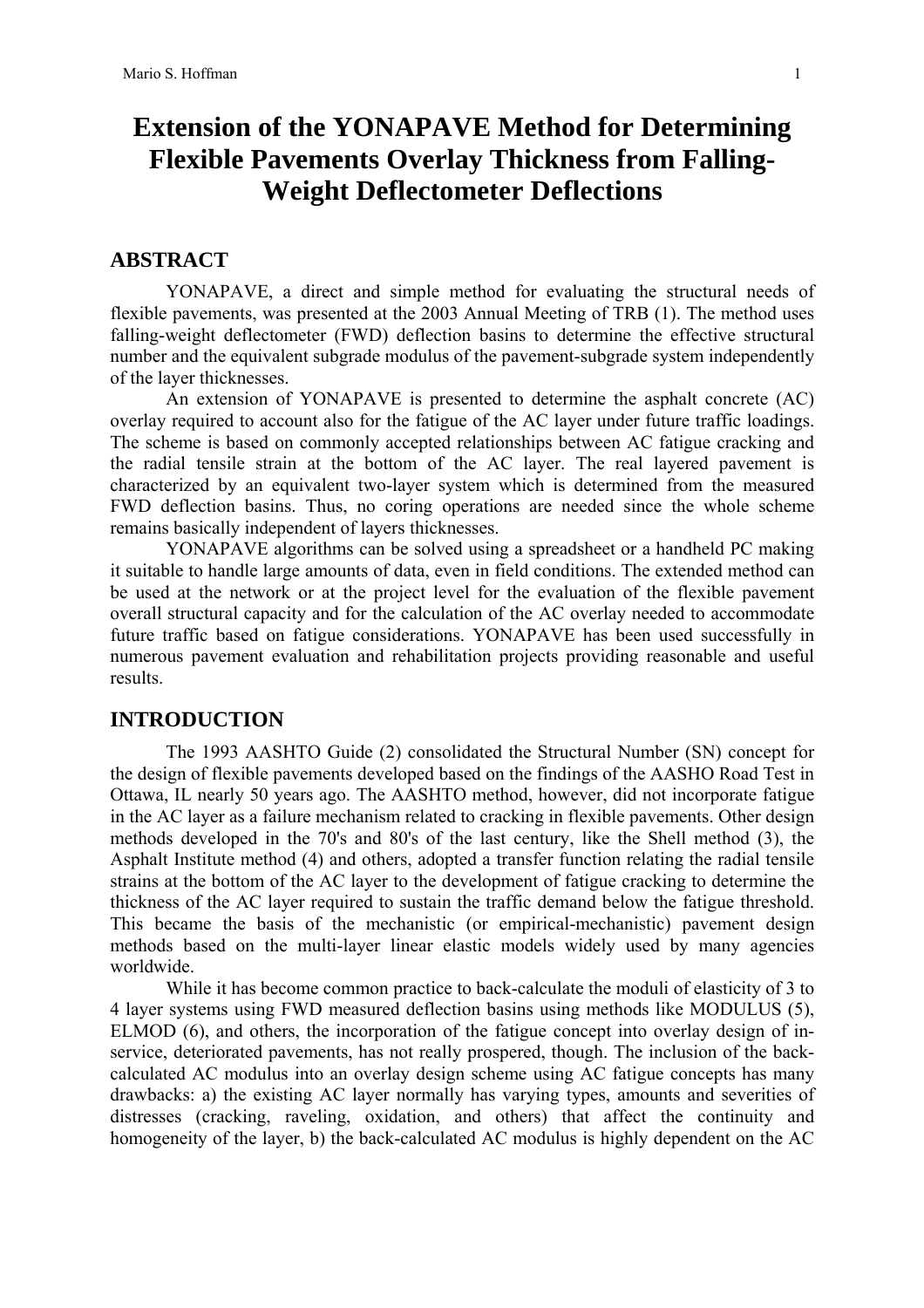layer thickness which in practice is highly variable even in short sections, and c) the backcalculated AC modulus does not generally agree with the values reported in the laboratory for fresh AC mixtures used in the design phase. The calculation of the AC overlay thickness remains, for the most part, a matter of intuition, judgment, and experience, and is seldom based on the structural evaluation results.

The extended YONAPAVE method presents a practical and simple scheme to calculate the AC overlay thickness required to sustain fatigue cracking due to future traffic based on the FWD structural evaluation results. The effective structural number  $SN_{\text{eff}}$  and the equivalent subgrade modulus,  $E_{SG}$  are determined using the first part of YONAPAVE presented in 2003. For the fatigue analysis, the real pavement-subgrade system is characterized by an equivalent two-layer elastic system. The equivalent thickness and the mechanical properties of the upper layer representing the pavement structure are determined directly from the measured FWD deflection basin, independently of the actual layer thicknesses. It is hypothesized that for the structural evaluation of a flexible pavement, there is no need to characterize the properties of each and every layer but rather its overall structural capacity (represented by  $SN_{\text{eff}}$ ) and the equivalent subgrade support (represented by  $E_{SG}$ ). The equivalent upper layer obtained from the YONAPAVE analysis constitutes the platform that supports the AC overlay required to sustain fatigue due to future traffic. Using practical guidelines proposed in this paper, the existing or remaining AC layer after milling is combined with a new AC overlay to provide a sound and monolithic AC layer satisfying the fatigue criteria. The extended YONAPAVE method can thus be used at the network or at project level for the evaluation of the AC overlay needed to satisfy both the overall structural capacity of the pavement and the fatigue in the AC layer.

# **DERIVATION OF YONAPAVE METHOD**

YONAPAVE was presented at the 2003 meeting of TRB and published in the TRR journal series (1). The reader is referred to the full paper for complete details. The following sections briefly present the components of YONAPAVE to facilitate its full implementation together with the AC overlay extension presented in this paper.

YONAPAVE departs from the NDT method presented in the 1993 AASHTO Guide for Design of Pavement Structures (2) which assumes the structural capacity of the pavement, represented by the effective structural number  $- SN_{\text{eff}}$ , is a function of its total thickness and overall stiffness according to the following expression:

$$
SN_{\text{eff}} = 0.0045 h_{p} \sqrt[3]{E_{p}} \dots [1]
$$

where  $h_p$  is the total thickness of all pavement layers above the subgrade in inches, and  $E_p$  is the effective modulus of pavement layers above the subgrade in pounds per square inch.

YONAPAVE gets around the problem of having to determine  $h_p$  by using the Hogg model of a thin slab resting on an elastic foundation of finite or infinite depth to represent the real pavement-subgrade system. Making proper algebraic substitutions, Equation 1 becomes:

$$
SN_{\text{eff}} = 0.0182 l_0 \sqrt[3]{E_{\text{sg}}} ... [2]
$$

Where  $l_0$  is the characteristic length of the slab in centimeters and  $E_{SG}$  is the subgrade modulus of elasticity in megapascals. It is seen from Equation 2 that SN<sub>eff</sub> is not a function of the total pavement thickness anymore. The problem reduces to the determination of  $l_0$  and  $E_{SG}$ from FWD deflection basin interpretation.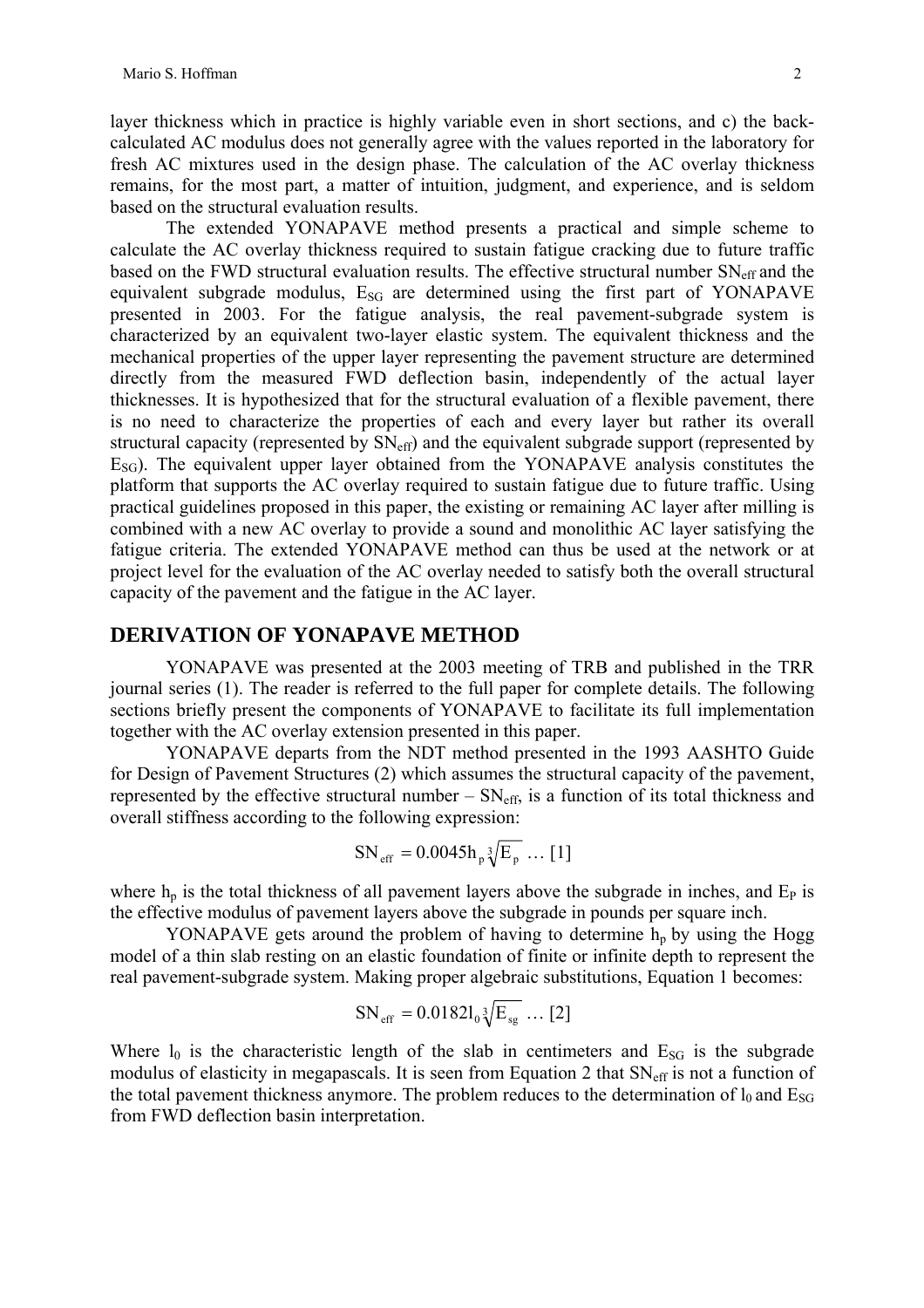The FWD deflection basin is characterized by the deflection basin Area calculated using the following expression (7):

Area = 
$$
6(1 + 2\frac{D_{30}}{D_0} + 2\frac{D_{60}}{D_0} + \frac{D_{90}}{D_0}) ... [3]
$$

where Area is the deflection basin area in inches, and  $D_0$ ,  $D_{30}$ ,  $D_{60}$ ,  $D_{90}$  are measured FWD deflections at r=0, 30, 60 and 90 centimeters, respectively.

The relationship between the characteristic length and the deflection basin Area takes the following form:

$$
l_0 = A \times e^{B \times Area} \dots [4]
$$

where  $l_0$  is the characteristic length in centimeters, Area is the deflection basin area defined in equation 3, and A and B are curve fitting coefficients as described in Table 1.

#### **TABLE 1 Curve Fitting Coefficients for Calculation of**  $l_0$

| <b>Range of Area</b><br>Values, inches |       | B      |
|----------------------------------------|-------|--------|
| Area $\geq$ 23.0                       | 3.275 | 0.1039 |
| 21.0 $\leq$ Area $\leq$ 23.0           | 3.691 | 0.0948 |
| 19.0 < <ra>Area&lt;21.0</ra>           | 2.800 | 0.1044 |
| Area $<19.0$                           | 2.371 | 0.1096 |

An exponential curve is fitted for the determination of  $E_{SG}$  using an expression of the form:

$$
E_{sg} = m \times \frac{p}{D_0} \times l_0^{n} \dots [5]
$$

where  $E_{SG}$  is the Subgrade Modulus of Elasticity in megapascals,  $D_0$  is the measured FWD center plate deflection in microns, p is the pressure on the FWD testing plate in kilopascals,  $l_0$ is the characteristic length calculated from equation 4, and m and n are curve fitting coefficients as shown in Table 2.

**TABLE 2 Curve Fitting Coefficients for Calculation of Esg**

| <b>Range of Area</b><br><b>Values, inches</b> | m       | n         |  |
|-----------------------------------------------|---------|-----------|--|
| Area $\geq$ 23.0                              | 926.9   | $-0.8595$ |  |
| 21.0 $\leq$ Area $\leq$ 23.0                  | 1,152.1 | $-0.8782$ |  |
|                                               | 1,277.6 | $-0.8867$ |  |
| Area $<$ 19.0                                 | 1,344.2 | $-0.8945$ |  |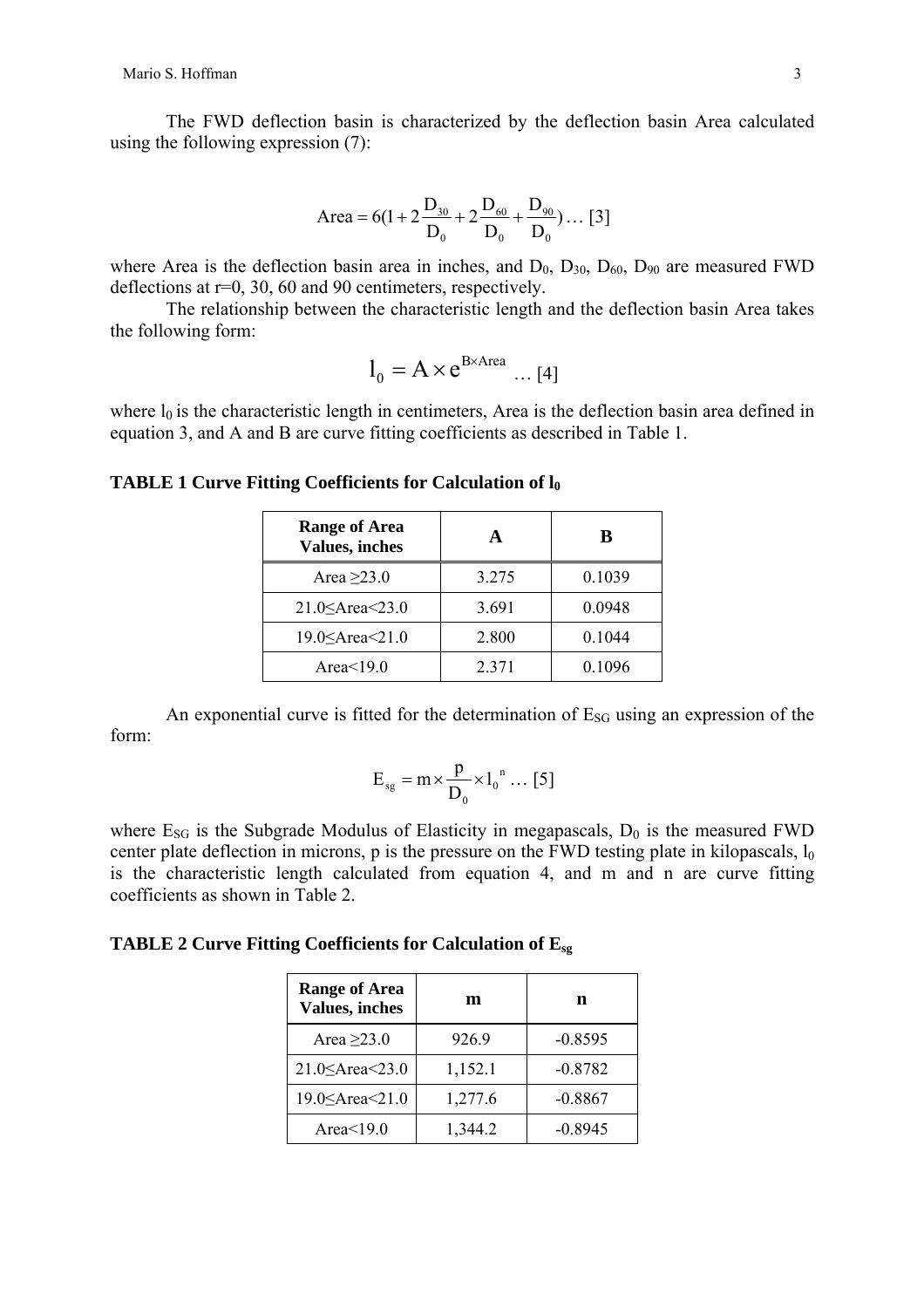The calculated  $l_0$  and  $E_{SG}$  values are plugged into Equation (2) to compute the initial SNeff. This initial value is corrected to account for the Hogg model's thin slab under predictions using the following expression:

Corrected SN<sub>eff</sub> = 
$$
2 \text{ SN}_{\text{eff (Equation 2)}} - 0.5 \dots [6]
$$

Finally, the value obtained with Equation 6 is corrected to a reference temperature of 30 º C using the following expression:

$$
SN_{T} / SN_{30^{\circ}C} = 1.33 - 0.011T \dots [7]
$$

where

 $SN_T = SN_{eff}$  at any AC temperature.  $SN_{30\degree\text{C}} = SN_{\text{eff}}$  at an AC reference temperature of 30 $\degree$  C.  $T = AC$  temperature in degrees centigrade at a depth of 5 cm.

It is possible to develop a temperature correction equation for a different reference temperature other than 30 º C. Equation 7 is applicable to AC layer thicknesses of 10 cm or more. For AC layer thinner than 10 cm there seems to be little effect of AC temperature on SN.

# **DERIVATION OF THE AC OVERLAY DESIGN SCHEME**

#### **Equivalent 2-Layer System and H<sub>P</sub>**

Consider the two-layer linear elastic system depicted in Figure 1. For the analysis of fatigue in the AC overlay YONAPAVE assumes that the real pavement-subgrade systems can be represented by a simplified equivalent two-layer system whose basic structural parameters, i.e.  $E_P$ ,  $E_{SG}$ , and  $H_P$ , can be determined directly from the FWD deflection basin.

#### **FIGURE 1: Equivalent Two-Layer Representation of Pavement-Subgrade System**



If the FWD loading plate geometry is applied onto the two-layer simplification of Figure 1, it is found that for a range of  $H_P$  thicknesses of 25 to 75 cm the ratio of  $E_P/E_{SG}$  is practically independent of  $H<sub>P</sub>$ , and the following approximation can be adopted:

$$
E_P/E_{SG} = 0.1256 e^{0.2095 \text{ AREA}} \dots [8]
$$

where AREA is the deflection basin area defined in Equation 3.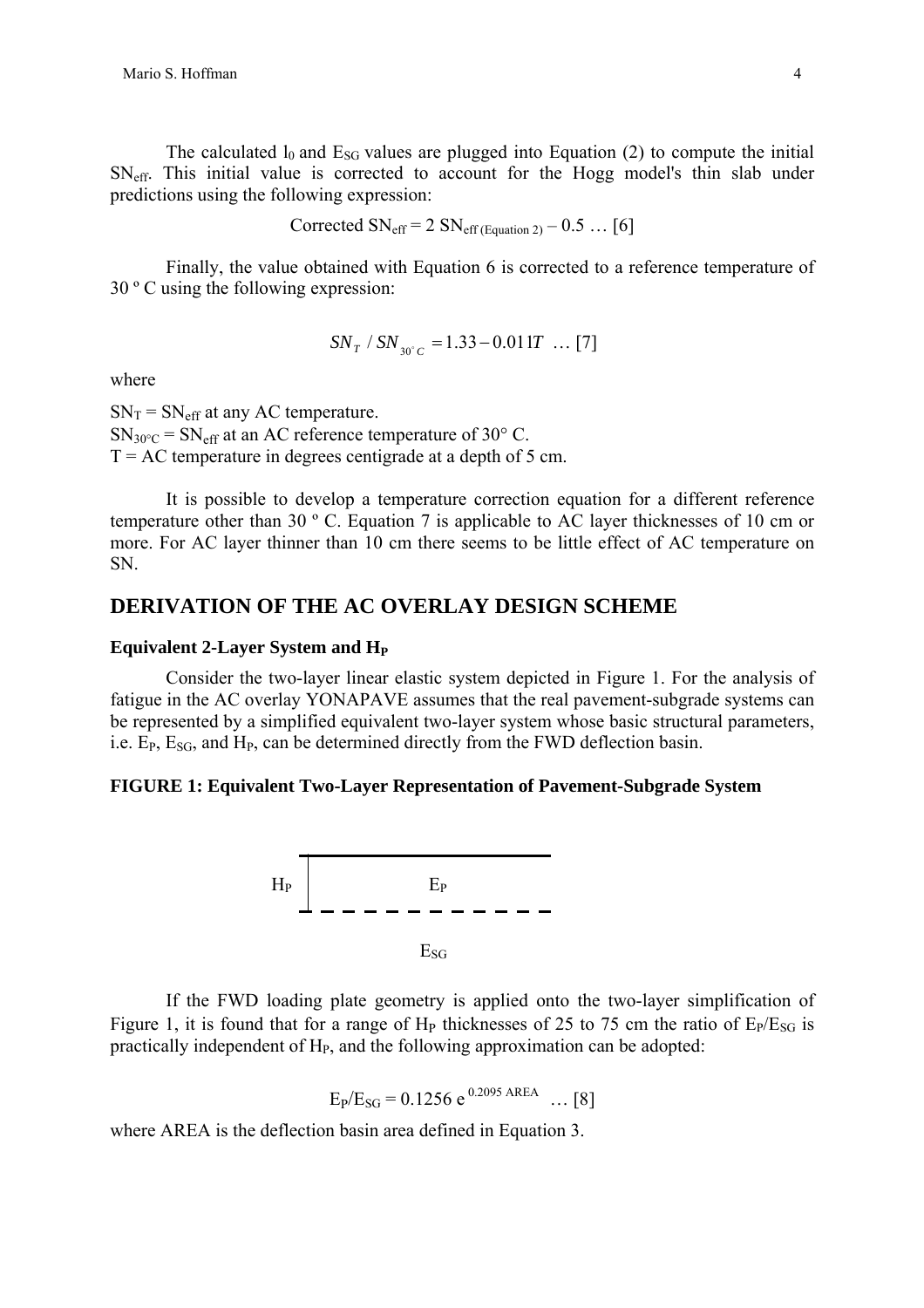Since the value of  $E_{SG}$  has already been determined using Equation 5, it is possible to evaluate the value of  $E_P$  using Equation 8. Finally, the value of the equivalent  $H_P$  can be determined plugging the YONAPAVE corrected  $SN_{\text{eff}}$  (from Equation 6 at the corrected temperature using Equation 7) and  $E<sub>P</sub>$  into Equation 1. At this point, all the parameters of the equivalent two-layer linear elastic simplification of the real pavement-subgrade system have been determined, together with the effective Structural Number,  $SN_{\text{eff}}$ .

#### **Fatigue of AC Layer**

YONAPAVE adopts the relationship proposed by Finn et al (8) and later modified by Uzan (9) to determine the threshold condition for the development of fatigue cracking in the AC layer. This relationship is of the form:

$$
\log W_{80} = -3.13 + \frac{h}{380} - 3.291 \log \varepsilon_{t} - 0.854 \log E_{AC} \dots [9]
$$

where:

 $W_{80}$  = Number of 80 KN (18 kips) ESALs.

 $h = AC$  layer thickness in mm.

 $\varepsilon_t$  = Maximum tensile strain at the bottom of the AC layer.

 $E_{AC}$  = Modulus of elasticity of AC at the design temperature in Megapascals.

If it is conservatively assumed that the NDT structurally evaluated pavement has an AC thickness of zero, and that the equivalent  $H<sub>P</sub>$  represented in Figure 1 equals to the thickness of the granular layer  $(H_{GR})$  in a three layered system, it is possible to compute the minimum AC thickness needed on top of  $H<sub>P</sub>$  to sustain the future anticipated traffic. The minimum AC thickness to satisfy Equation 9 is calculated with the program JULEA (10) for an AC modulus of elasticity of 3,000 megapascals typical of new AC mixtures at 30 ºC. The modulus of elasticity of the granular layer with thickness  $H_{GR}$  (expressed in mm) is determined using the following expression:

$$
E_{GR} = E_{SG} (1 + 0.003 H_{GR}) ... [10]
$$

Where E<sub>SG</sub> is the subgrade modulus of elasticity determined from YONAPAVE.

Based on theoretical calculations and practical experience gained on numerous evaluation projects it is recommended to divide the flexible pavements into two main groups: a) pavements with  $H<sub>P</sub>$  below 30 cm, and b) pavements with  $H<sub>P</sub>$  above 30 cm. For the first group, the calculation of fatigue uses a representative thickness of granular base/subbase of 20 cm. For the second group, the thickness of granular base/subbase is set to 40 cm. Figures 2 and 3 show the minimum required AC thickness for different levels of traffic (expressed in 80 KN ESALs) as a function of  $E_{SG}$  for the two groups considered.

From Figure 2, for instance, it is seen that for an  $E_{SG}$  of 100 Megapascals and a level of anticipated traffic of  $5x10^6$  ESALs, the minimum required AC thickness is 145 mm for pavements with  $H<sub>P</sub>$  below 30 cm, and about 85 mm for flexible pavements with  $H<sub>P</sub>$  above 30 cm. The figures also show that as the subgrade support increases, and depending on the traffic levels, fatigue in the AC layer is not an issue anymore and a minimum AC thickness, represented by the horizontal lines, is selected based on construction and/or practical considerations. The question now is how to combine the existing AC layer with the minimum HAC thickness determined using Figures 2 and 3. This is discussed in the following section.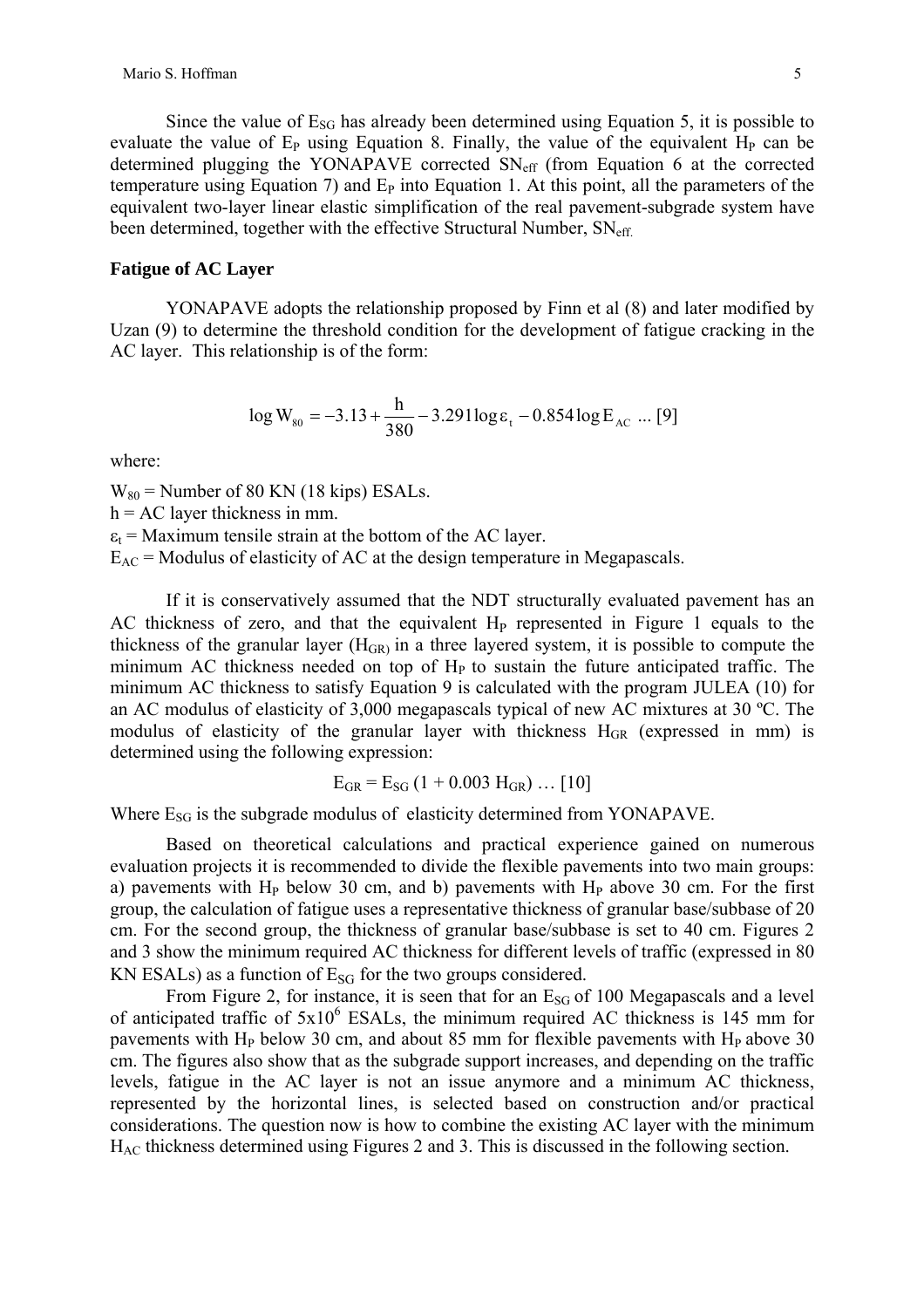

# FIGURE 2 Minimum Thickness of AC Layer for Flexible Pavements with H<sub>P</sub> below 30 **cm.**

FIGURE 3 Minimum Thickness of AC Layer for Flexible Pavements with H<sub>P</sub> above 30 **cm** 

Minimum H<sub>AC</sub>, mm

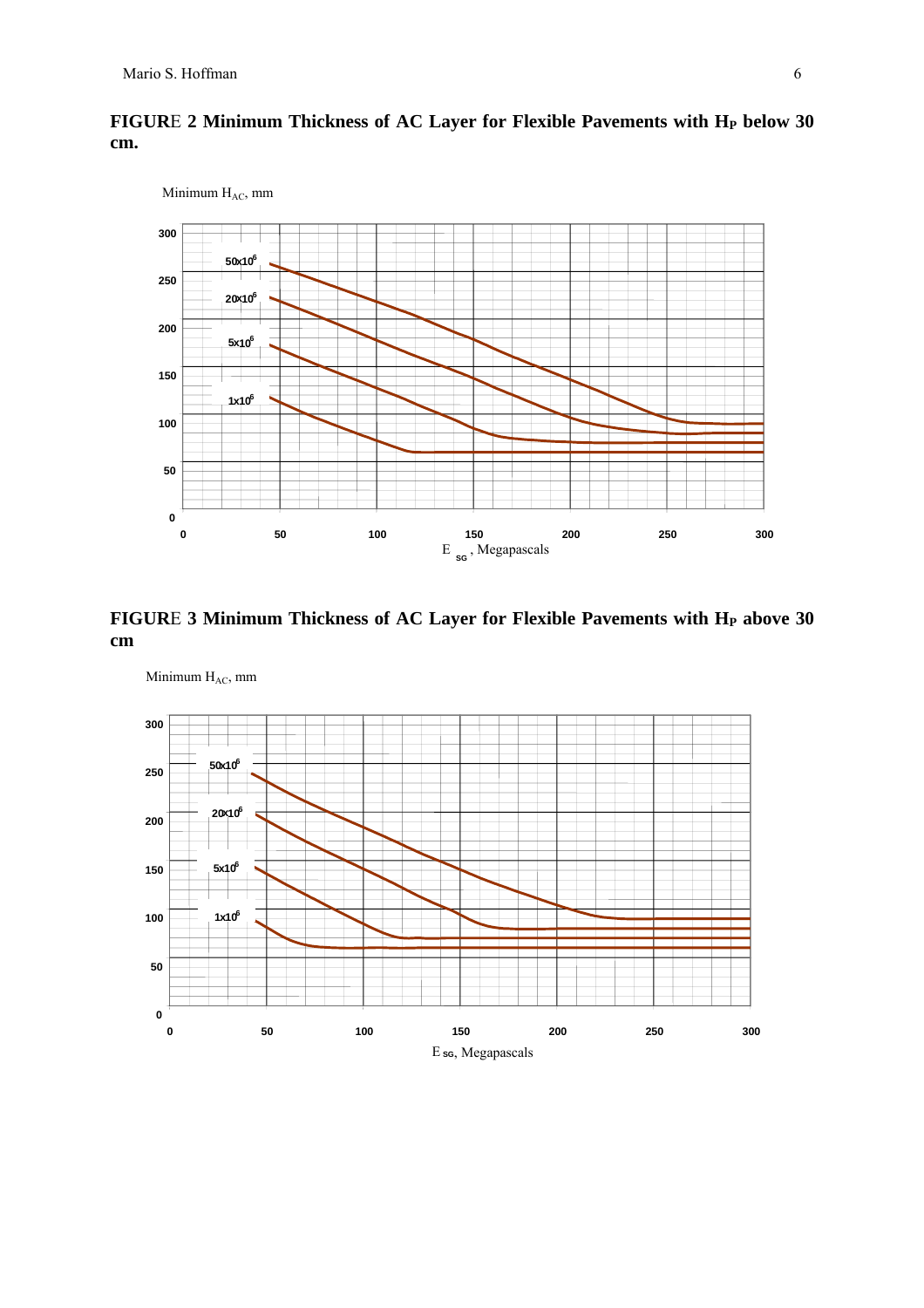#### **Combining the minimum HAC required with the existing AC layer**

A cardinal question in flexible pavement evaluation and rehabilitation is what structural credit can be assigned to the existing AC layer or to the portion of the AC layer remaining after removing part of it by milling. As noted earlier, the thickness of the existing AC layer is variable and thus difficult to determine unequivocally, the AC layer will generally exhibit varying amounts of cracking, weathering, disintegration, etc of varying severities, and the bonding between intermediate AC layers may be partial or nil impairing the bending properties of the layer. It is important to ensure that the existing or remaining AC layer after milling and the new overlay become a monolithic, uniform, and bonded AC layer with a total thickness satisfying the minimum  $H_{AC}$  thickness determined using either Figures 2 or 3.

While it is certainly difficult to establish rules to account for each and every case of AC layer deterioration, some general guidelines are proposed in Table 3 for assigning a structural residual value to the existing AC layer based on practical experience and judgment. At this point it is recommended to perform a few shallow boreholes through the AC layer to assess its overall thickness and the bonding between intermediate AC layers. Ground Penetrating Radar (GPR) data could be used instead providing the data are available and reliable.

| <b>Case</b><br>No. | Amount and severity of visible distresses<br>in existing AC layer                              | <b>Residual value of</b><br>existing AC layer |
|--------------------|------------------------------------------------------------------------------------------------|-----------------------------------------------|
| 1                  | Severe/medium cracking in over 25% of the pavement<br>area                                     | $0\%$                                         |
| 2                  | Cracking in less than 25% of pavement area with low/<br>medium disintegration and/or oxidation | 25%                                           |
| 3                  | Low/mild cracking and/or other visible distresses                                              | 50%                                           |

|  | TABLE 3 Guidelines for assigning structural residual value to the existing AC layer |  |  |  |
|--|-------------------------------------------------------------------------------------|--|--|--|
|  |                                                                                     |  |  |  |

In case No. 1, no structural residual value is assigned to the existing AC layer and the full minimum  $H_{AC}$  determined from fatigue considerations using Figures 2 or 3 should be laid anew. In order to minimize reflective cracking onto the new AC overlay it may be feasible in case No. 1 to completely mill and remove the distressed AC layer before placing the overlay, or to lay a bituminous geo-membrane or geo-grid on top of the milled/distressed surface before placing the overlay.

 In case No. 2, a residual value of 25% is assigned to the existing AC layer. Thus, an existing layer of 100 mm contributes 25 mm to the AC overlay providing a good bonding can be achieved between the old and the new AC. In a similar way, case No. 3 assigns a residual value of 50% to the existing AC layer, and 100 mm of the existing layer contributes 50 mm to the total overlay required.

# **IMPLEMENTATION OF YONAPAVE FOR STRUCTURAL EVALUATION AND OVERLAY DESIGN**

The implementation of YONAPAVE for flexible pavement structural evaluation and overlay design can be summarized in the following steps: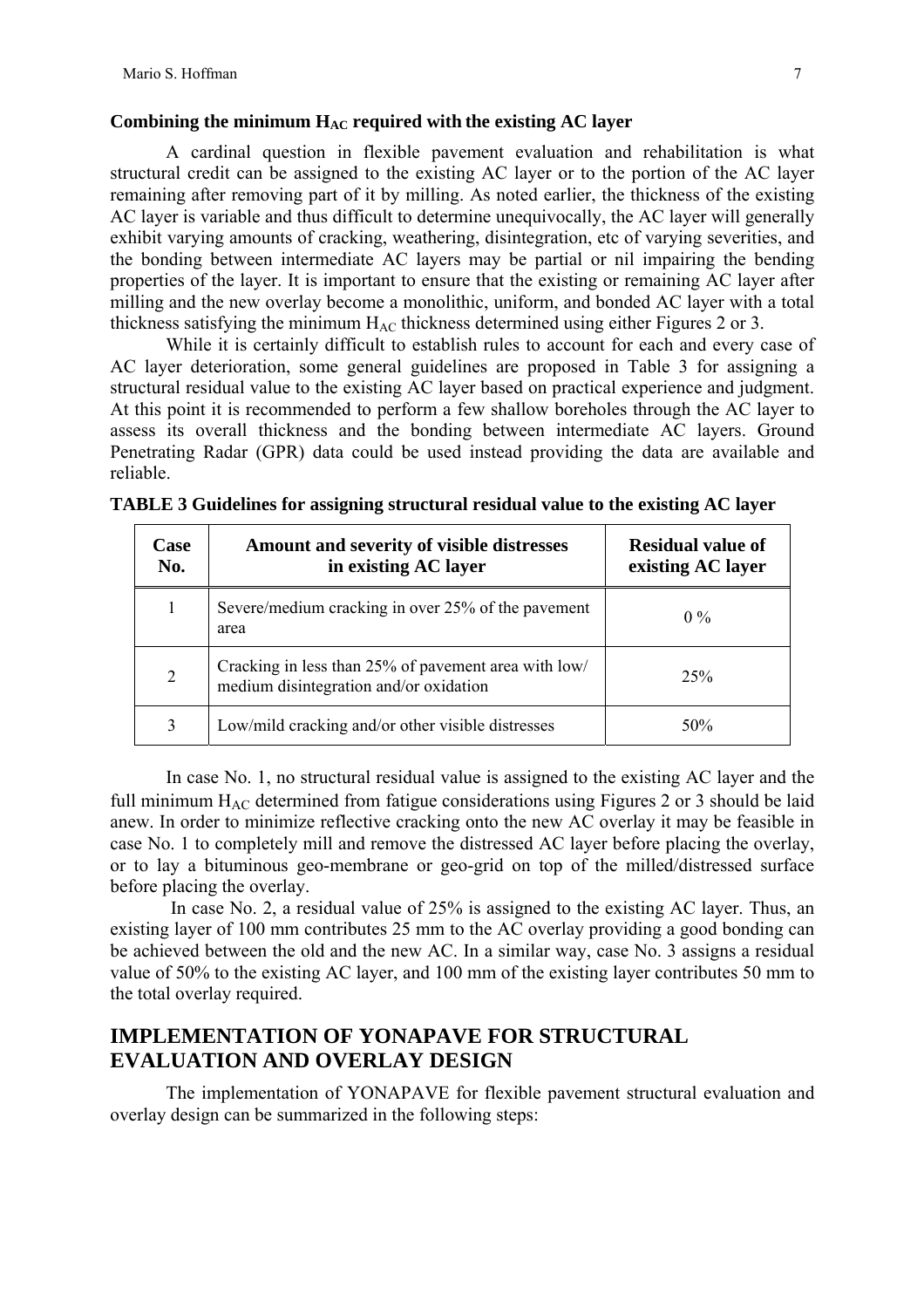1. Perform FWD deflection basin measurements using a 45 to 75 KN load level (depending on the legal load limits or design axle in the network). Measure and record AC temperatures at a depth of 5 cm at regular time intervals (once every 1 to 2 hours).

2. Explore and decide whether it is reasonable to divide the evaluated section into uniform subsections based on the longitudinal variation of the maximum FWD deflection and/or AREA, and/or distress/PCI distribution, etc.

- 3. Compute  $l_0$  and  $E_{SG}$  using Equations [4] and [5], respectively.
- 4. Calculate the initial  $SN_{\text{eff}}$  using Equation [2], and correct it using Equation [6].
- 5. Make SN<sub>eff</sub> temperature corrections using Equation [7].

6. Determine design values. Use a  $10^{th}$  to  $30^{th}$  percentile for  $E_{SG}$  and for corrected SN<sub>eff</sub>. The selected percentiles depend on the importance of the road analyzed. Use the lower percentiles for the major roads and arteries. These lower percentiles also reflect AASHTO recommendation to use reduced values of  $E_{SG}$  when these are determined from NDT backcalculation analysis.

The structural adequacy of the evaluated pavement is verified using the following scheme:

1. Estimate future traffic demand in terms of 80 KN (18 kips) ESALs during the design period (10 to 20 years depending on budget or rehabilitation strategies).

2. Using the  $E_{SG}$  evaluated with YONAPAVE and the future traffic forecast, determine the required SN based on the 1993 AASHTO Guide (1).

3. Compare the future required  $SN_{\text{req}}$  with the evaluated corrected  $SN_{\text{eff}}$  to establish structural adequacy or deficiency. It is convenient to express the structural condition using the Structural Coefficient Index (SCI) which is calculated using the following expression:

$$
SCI = \frac{SN_{\text{eff}}}{SN_{\text{req}}} \times 100 \dots [10]
$$

4. When the SCI is higher than 100%, there is no structural deficit in the pavement. If the SCI is lower than 100%, it is possible to express this deficiency in terms of required AC overlay thickness using the following expression:

$$
h_{AC} = (SN_{req} - SN_{eff})/a_{ol} \dots [11]
$$

Where:

 $h_{AC}$  = Thickness of AC overlay, inches  $a_{ol}$  = Structural coefficient for the AC overlay (from AASHTO guide or other)

The evaluation of the AC overlay based on fatigue considerations is done according to the following steps:

1. Determine  $E_P$  and  $H_P$  using Equations 8 and 1 and the  $SN_{eff}$  determined in the structural evaluation phase.

2. Determine the minimum required AC overlay to satisfy the future ESALs using Figures 2 or 3 depending on  $H<sub>P</sub>$  and  $E<sub>SG</sub>$ .

3. Evaluate the structural residual value of the existing AC layer using the guidelines in Table 3.

4. Adopt an AC overlay thickness that satisfies both the structural and the fatigue analysis taking into account the residual value of the existing AC layer and other construction or practical considerations.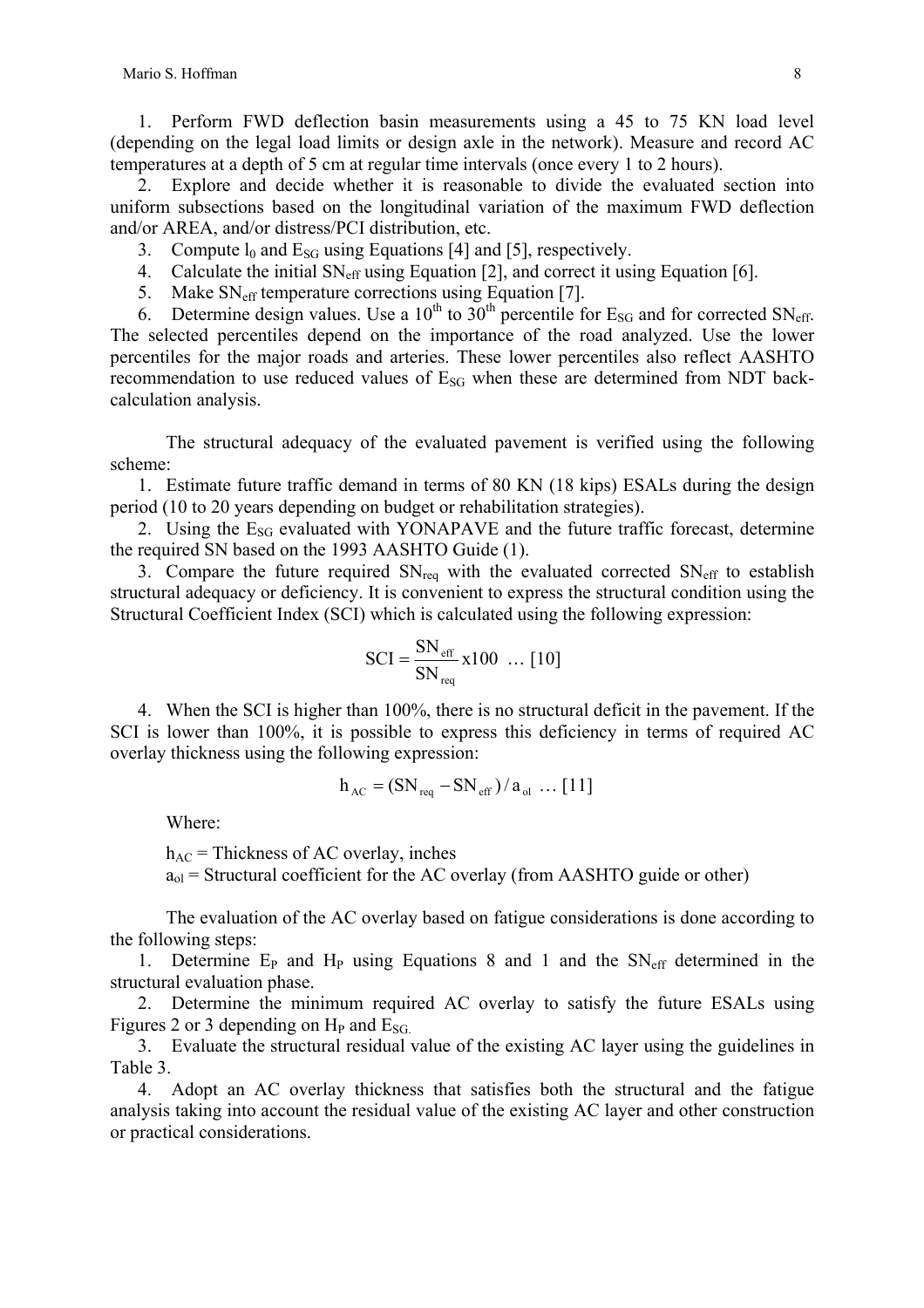5. Perform pre-overlay operations as needed, like deep patching of highly distressed areas, milling, placing a geo-membrane or geo-grid to reduce reflective cracking, etc, before laying down the adopted AC overlay.

# **EXAMPLES OF YONAPAVE RESULTS**

TABLE 4 shows data for 7 Israeli in service-road sections used to exemplify the use of YONAPAVE. Note in the table the variability of the thicknesses reported from coring which illustrates the difficulty in selecting a unique value for the layers thicknesses.

| Road           | Section        | Total No. | Range of thicknesses<br>from coring, cm | Subgrade<br><b>AASHTO</b> |            |                |  |
|----------------|----------------|-----------|-----------------------------------------|---------------------------|------------|----------------|--|
| No.            | Length<br>(km) | Of Cores  | AC<br>layer                             | Granular<br>layers        | Total      | Classification |  |
| 4              | 5.5            | 11        | 13-28                                   | 25-44                     | $45 - 70$  | $A-3$          |  |
| 90             | 7.0            | 29        | $8 - 20$                                | $5 - 72$                  | 15-80      | $A-2-7$        |  |
| 60             | 2.0            | 8         | 15-33                                   | 17-115                    | 40-130     | $A-7-6$        |  |
| $\overline{2}$ | 2.0            | 9         | $9 - 13$                                | $35 - 65$                 | 45-80      | $A-3$          |  |
| 73             | 5.7            | 22        | $20 - 50$                               | 20-85                     | 50-120     | $A-7-6$        |  |
| 767            | 2.5            | 10        | $12 - 17$                               | $0 - 55$                  | 15-70      | $A-7-6$        |  |
| <b>MB</b>      | 1.0            | 8         | $8 - 18$                                | 22-90                     | $35 - 110$ | $A-2-4, A-7-6$ |  |

**TABLE 4 Road Sections Data** 

TABLE 5 shows the results of the FWD deflection basin parameters and the traffic estimate for a 10-year rehabilitation period expressed in 80 KN ESALs.

**TABLE 5 FWD Deflection Basin parameters and future anticipated traffic** 

| Road No.       | Average $D_0$ ,<br>μm | Average<br>AREA,<br>inches | <b>80 KN</b><br><b>ESALs</b> |  |
|----------------|-----------------------|----------------------------|------------------------------|--|
| 4              | 290                   | 20.3                       | $33.1x10^{6}$                |  |
| 90             | 390                   | 19.0                       | $13.8x10^{6}$                |  |
| 60             | 455                   | 24.1                       | $11.0x10^6$                  |  |
| $\overline{2}$ | 340                   | 20.3                       | $49.6x10^{6}$                |  |
| 73             | 330                   | 23.7                       | $7.4x10^6$                   |  |
| 767            | 665                   | 21.1                       | $3.7x10^{6}$                 |  |
| MВ             | 640                   | 20.7                       | $16.5x10^{6}$                |  |

TABLE 6 shows the results of the YONAPAVE analysis for overall structural adequacy and fatigue of the AC layer.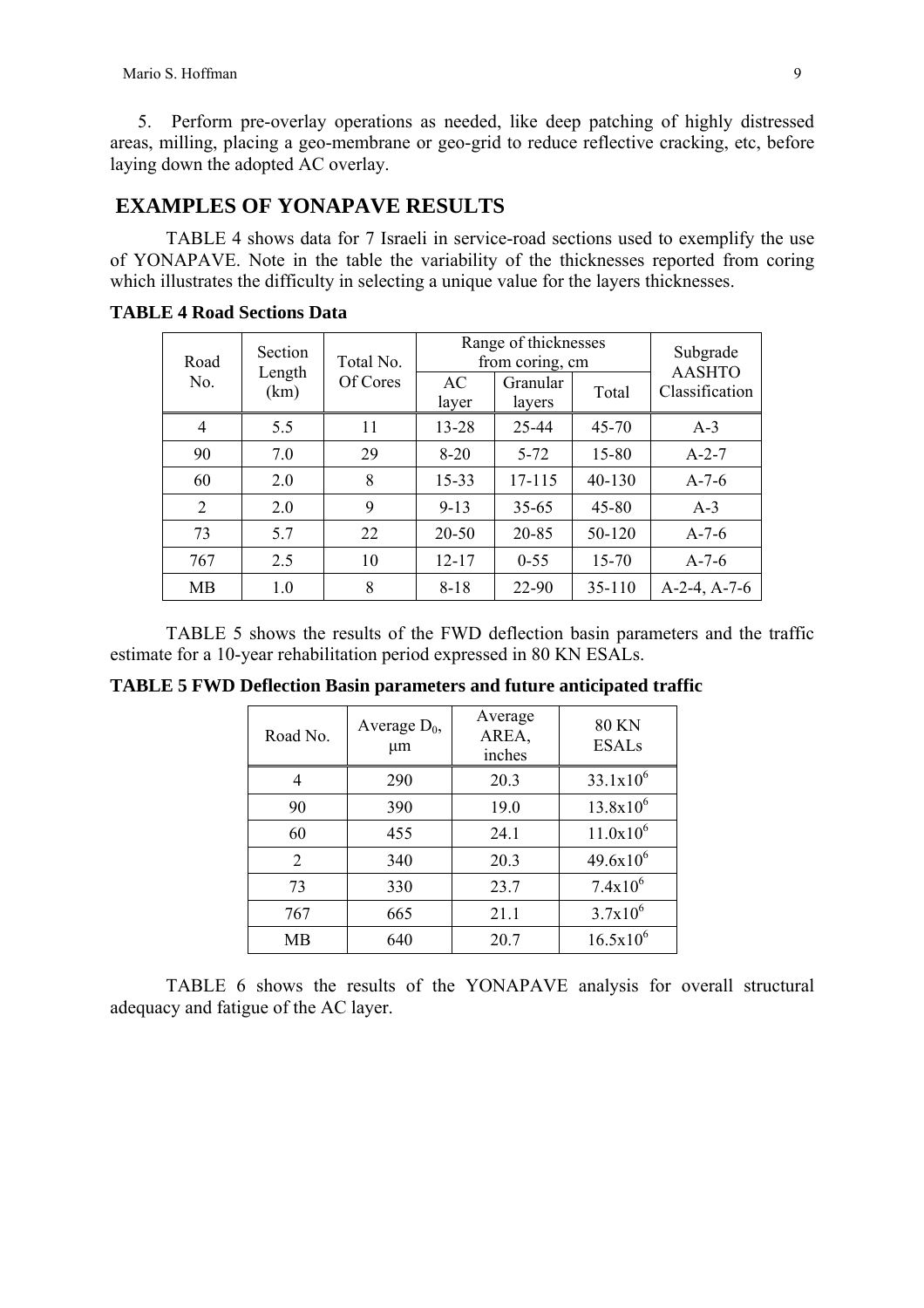| 30 <sup>th</sup><br>Road<br>Percentile | $10^{th}/30^{th}$<br>Percentile | Equivalent        | $\mathrm{SN}_\mathrm{REQ}$ | <b>SCI</b> | AC Overlay required (in<br>mm) based on: |                  | Adopted<br>AC |                    |
|----------------------------------------|---------------------------------|-------------------|----------------------------|------------|------------------------------------------|------------------|---------------|--------------------|
| No.                                    | $E_{SG}$ MPa                    | $SN_{\text{eff}}$ | $H_P$ , cm                 |            | $\frac{0}{0}$                            | SN deficit       | AC fatigue    | Overlay<br>(in mm) |
| (1)                                    | (2)                             | (3)               | (4)                        | (5)        | (6)                                      | (7)              | (8)           | (9)                |
| $\overline{4}$                         | 245                             | 3.9               | 32                         | 3.5        | 111                                      | $\boldsymbol{0}$ | 90            | 70                 |
| 90                                     | 164                             | 3.1               | 32                         | 3.5        | 89                                       | 25               | 80            | 80                 |
| 60                                     | 82                              | 4.7               | 43                         | 4.3        | 109                                      | $\boldsymbol{0}$ | 140           | 110                |
| 2                                      | 186                             | 3.4               | 31                         | 4.1        | 83                                       | 40               | 120           | 90                 |
| 73                                     | 110                             | 5.2               | 45                         | 4.0        | 130                                      | $\boldsymbol{0}$ | 80            | 60                 |
| 767                                    | 86                              | 3.6               | 40                         | 3.6        | 100                                      | $\boldsymbol{0}$ | 100           | 100                |
| <b>MB</b>                              | 92                              | 3.2               | 36                         | 4.4        | 73                                       | 70               | 130           | 130                |

**TABLE 6 YONAPAVE Results** 

Column 2 of Table 6 shows the  $30<sup>th</sup>$  percentile values of E<sub>SG</sub> calculated using Equation 5 after computing  $l_0$  from Equation 4 for the corresponding values of FWD area and  $D_0$ .

Column 3 displays the 10<sup>th</sup> or 30<sup>th</sup> percentile of  $SN_{\text{eff}}$  calculated using Equation 2, and then corrected using Equations 6 and 7. The  $10<sup>th</sup>$  percentile was chosen for the one and two digit road numbers that indicate the higher hierarchy of the road in the network. The  $30<sup>th</sup>$ percentile was applied in roads 767 and MB.

Column 4 shows the equivalent  $H<sub>P</sub>$  computed using Equations 8 and 1. As noted, all sections in Table 6 display an  $H<sub>P</sub>$  value above 30 cm.

Column 5 displays the required SN calculated using the 1993 AASHTO guide for the future traffic listed in Table 5, the subgrade modulus listed in column 2, using 90% reliability and a serviceability loss of 1.5 for the higher ranked roads and 2.0 for the lower ranked roads.

Column 6 shows the Structural Condition Index – SCI computed using Equation 10. Sections with an SCI below 100% suffer from a structural deficit which is expressed in millimeters of asphalt in column 7. This overlay is calculated from the difference between the required SN in Column 5 and the effective SN in Column 3 using Equation 11 for an AC structural coefficient of 0.44 (for SN expressed in inches).

Column 8 displays the minimum AC overlay required to satisfy AC fatigue obtained from Figure 3 using the calculated  $E_{SG}$  and the traffic levels shown in Table 5.

The final step consists in adopting an AC overlay that satisfies both the structural deficiency and the AC fatigue considerations, incorporating also construction constraints or preferences, and implementing the guidelines in Table 3 to consider the residual value assigned to the existing AC layer.

To illustrate this final step consider road No. 2 with an existing AC layer of 90 to130 mm (see Table 4). The AC layer condition corresponds to case 3 in Table 3, and thus the layer has a residual value of 50%. Due to construction considerations it was decided to mill the upper 40 mm, leaving an AC layer of 60 to 90 mm with an assigned residual value of 30 mm (50% of 60 mm). Since the fatigue analysis calls for a minimum thickness of 120 mm, a 90 mm overlay in two layers of 50 and 40 mm was placed on top of the milled pavement with a residual value of 30 mm, resulting in a monolithic layer of at least 120 mm as needed. This overlay also satisfies the structural deficit of 40 mm. In a similar way, the adopted overlay shown in column 9 was determined for the other sections in Table 6.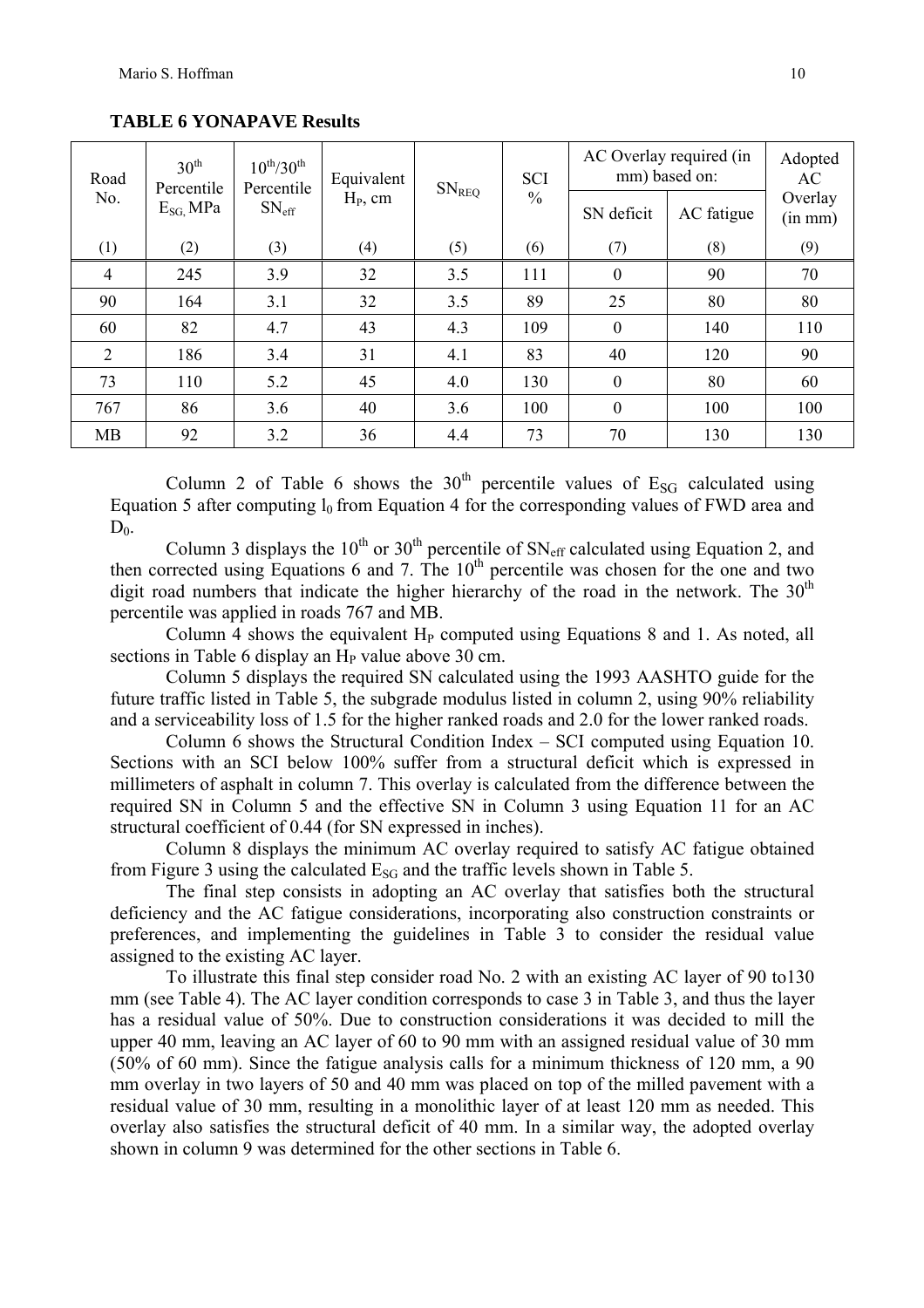# **SUMMARY AND CONCLUSIONS**

The YONAPAVE method for the evaluation of the structural needs of flexible pavements based on FWD deflections was extended to incorporate the analysis of fatigue in the AC overlay. This extension departs from mechanistic-empirical concepts used in pavement design methods based on linear elastic multilayer models.

YONAPAVE can be used to determine the effective Structural Number  $SN_{\text{eff}}$  and the equivalent subgrade modulus of elasticity  $E_{SG}$  directly from the FWD deflection basins independently of the layer thicknesses. It is based on the interpretation of measured FWD deflection basins using the Hogg model of a thin slab resting on an elastic subgrade, incorporating a correction factor to overcome the thin slab neglect of deflections within the pavement structure. The fatigue analysis is performed on an equivalent two-layer elastic system representing the real pavement-subgrade. The parameters of this two-layer simplification are directly obtained from the measured FWD deflection basin parameters, and thus, the whole method is basically independent of layer thicknesses. The independence of YONAPAVE from layer or pavement thickness is the major innovation relative to other structural evaluation and overlay design methods.

Practical guidelines are presented for assigning a residual structural value to the existing AC layer or to the portion of the AC layer remaining after milling which are based on the amount and severity of visible distresses. For this phase, it is convenient to perform a few shallow AC cores to assess the existing AC layer thickness and the quality of bonding among intermediate layers, or use GPR data if they are available and reliable.

YONAPAVE's simple and practical algorithms can be easily solved using a spreadsheet or a handheld PC making it useful for handling large amounts of data, even in field conditions. YONAPAVE has been implemented in numerous structural evaluation projects in Israel and overseas providing reasonable results for the calculation of the AC overlay needed due to structural deficiencies or provide adequate fatigue resistance to sustain future traffic demand.

# **REFERENCES**

- 1. Hoffman, M. S., "Direct Method for Evaluating Structural Needs of Flexible Pavements with Falling-Weight Deflectometer Deflections", Transportation Research Record 1860, Paper No. 03-2074, Washington DC, 2003, pp. 41 47.
- 2. AASHTO Guide for Design of Pavement Structures 1993, Published by the American Association of State Highway and Transportation Officials, Washington DC, 1993.
- 3. *Shell Pavement Design Manual*, Shell International Petroleum Company, Limited, London, 1978.
- 4. *Thickness Design Manual, (MS-1)*, 9<sup>th</sup> Edition, the Asphalt Institute, College Park, MD, 1981.
- 5. Michalak, C. H., and Scullion, T., "Modulus 5.0: User's Manual", Texas Transportation Institute, College Station, Texas, November 1995.
- 6. ELMOD4, Dynatest International, Denmark, http://www.dynatest.com.
- 7. Hoffman, M. S. and Thompson M. R., "Comparative Study of Selected Nondestructive Testing Devices", TRR 852, Transportation Research Board, Washington DC, 1982.